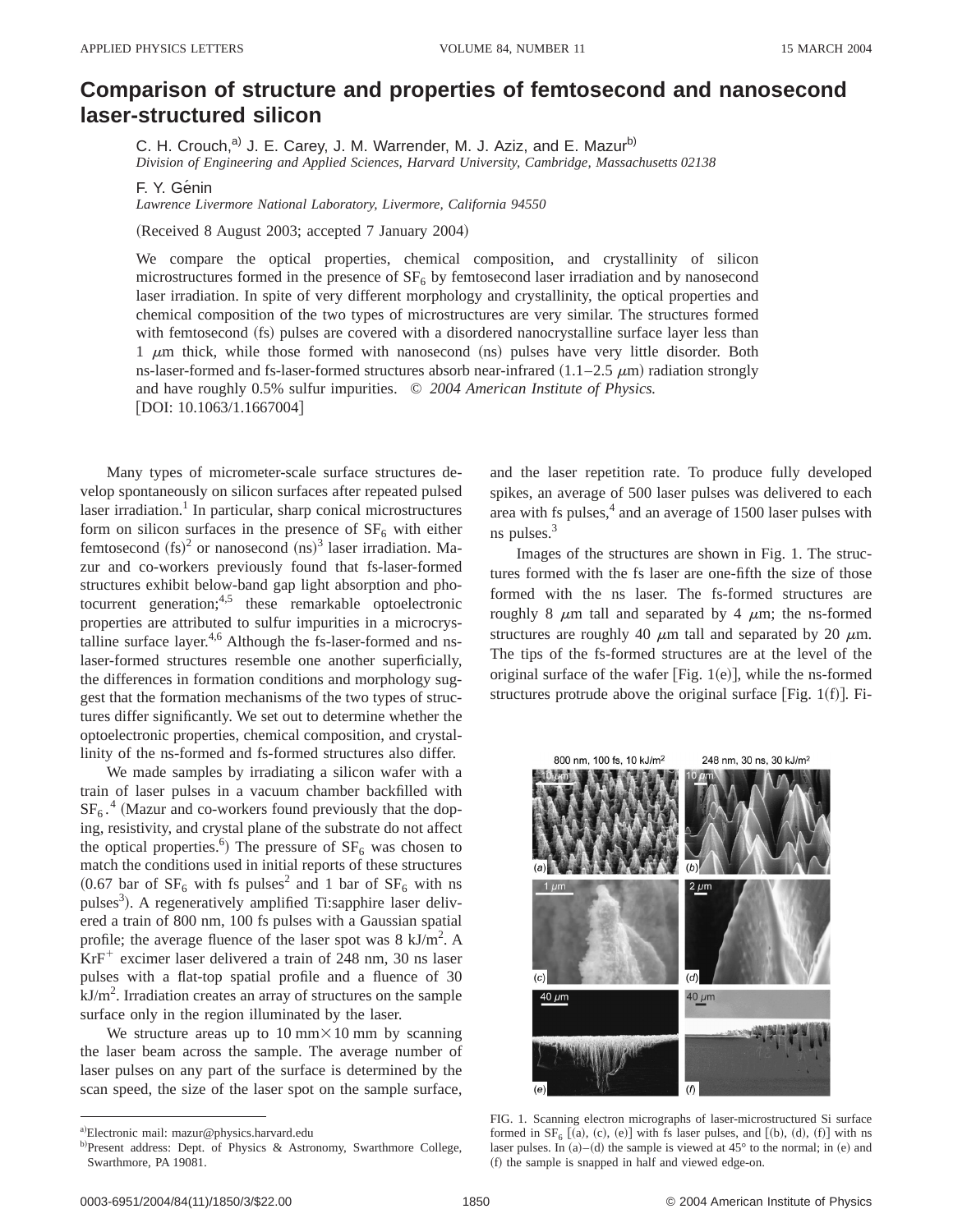

FIG. 2. Dependence of absorptance (A) on wavelength of fs-laser-formed and ns-laser-formed microstructures, before and after thermal annealing at 875 K for 45 min in flowing Ar. The absorptance of the unstructured Si substrate is also shown.

nally, the fs-formed structures are covered with nanoparticles 10–50 nm in diameter that appear to have been deposited on the structures [Fig.  $1(c)$ ], while the surface of the ns-formed structures is much smoother, with 500 nm size protrusions that appear to grow out of the surface [Fig. 1(d)].

We measured total hemispherical (specular and diffuse) reflectance  $(R)$  and transmittance  $(T)$  to determine the absorptance  $(A=1-R-T)$  of the structured surfaces. Measurements were performed with a Hitachi U-4001 UV-VIS spectrophotometer equipped with an integrating sphere detector. Figure 2 shows the wavelength dependence of the absorptance of both structured surfaces and of the unstructured substrate silicon. The absorptance of the ns- and fsformed structures is very similar: near-unity, featureless absorptance from 0.4 to 1  $\mu$ m, a small decrease in absorptance around 1.1  $\mu$ m (the band edge of ordinary silicon), and strong featureless absorptance from 1.1 to 2.5  $\mu$ m. The absorptance at wavelengths longer than 1.1  $\mu$ m is particularly remarkable, as unstructured silicon is nearly transparent at these below-band gap wavelengths. The absorptance of the ns-structured material (98% in the visible, 95% in the infrared) is somewhat stronger than that of the fs-structured material  $(95\%$  in the visible,  $85\%$  in the infrared).

Annealing the structured surfaces at 875 K for 45 min in flowing Ar leaves the visible absorptance essentially unchanged, but dramatically decreases the below-band gap absorptance  $(Fig. 2)$ . The below-band gap absorptance of the ns-structured material changes less with annealing than that of the fs-structured material, and further annealing of the ns-structured material for up to 12 h causes little additional change. The morphology of the structures observed with scanning electron microscopy is unchanged by annealing at 875 K.<sup>6</sup> These observations suggest that the visible absorptance is due to amplification of the intrinsic visible absorptance of silicon by multiple reflections from the rough surface, but the below-band gap absorptance must come from electronic structure changes that are affected by annealing. (In the  $40$ - $\mu$ m-deep ns-formed structures, the below-band gap absorptance should also be significantly amplified by multiple reflections; geometric effects may be less important to the below-band gap absorption in the fs-formed structures because these infrared wavelengths are not much less than the 8  $\mu$ m structure depth.)

Both the fs-structured and the ns-structured material exhibit photocurrent generation at wavelengths from 0.4 to

1.65  $\mu$ m; annealed samples have the greatest photoresponsivity. Both the fs-structured and the ns-structured materials, when annealed, have a photoresponsivity on the order of 10 mA/W in the near infrared, with the responsivity at 1.31  $\mu$ m roughly twice that at 1.55  $\mu$ m.<sup>5</sup> The infrared photoresponsivity is orders of magnitude lower in unannealed samples, although the below-band gap absorptance is several times greater; we surmise that annealing dramatically increases the mobility of the photocarriers, and the increased mobility more than compensates for the loss in absorptance.

Mazur and co-workers found previously that fs structuring must take place in the presence of sulfur to produce featureless, near-unity below-band gap absorption; structures formed in air or in vacuum do not absorb strongly at wavelengths longer than 1.1  $\mu$ m.<sup>7,8</sup> Likewise, ns-formed structures formed in air do not absorb at below-band gap wavelengths. Sulfur impurities in the structures therefore appear to be critical to the below-band gap absorption.

To determine the concentration of sulfur impurities, we performed Rutherford backscattering spectrometry (RBS) and ion channeling on the structured samples, and compared the measured RBS spectra to simulated spectra from planar material. We measured the backscattering spectrum from 2.0 MeV  $He<sup>+</sup>$  with an annular solid state detector. As the RBS signal from deeper sulfur is masked by the silicon signal, the spectrum measures only the average sulfur concentration in the uppermost 100 nm of the surface. To simplify the RBS spectra, the surface oxide layer, which also includes fluorine impurities, is removed from the samples by etching for 4 min in 5% HF; etching has no effect on the optical properties or surface morphology.

The RBS spectra of the fs-structured samples indicate that the sulfur concentration in the uppermost 100 nm is  $0.7\pm0.1$  at. % before annealing and  $0.5\pm0.1$  at. % after annealing. The sulfur signal obtained with ion channeling is slightly lower than that obtained with randomly aligned RBS, suggesting that some of the sulfur impurities are substitutional. The fs-structured samples channel poorly ( $\chi_{\text{min}}^{(Si)}$  $\sim$  50%), however, and the reduction in sulfur signal with channeling is comparable in magnitude to the possible sources of error. Hence we can only determine that between 20% and 70% of the sulfur in the unannealed fs-structured sample is substitutional, and we cannot determine how much sulfur is substitutional in the annealed fs-structured sample. In the ns-structured samples, the sulfur concentration in the observable near-surface region is  $0.5 \pm 0.1$  at. % before annealing, and  $0.4\pm0.1$  at. % after annealing. The ns-structured samples show much stronger silicon channeling  $(\chi_{\text{min}}^{(Si)}$  $=$  5.6% before and 6.6% after annealing), and nearly half of the sulfur is substitutional  $(43\% \pm 7\%)$  before and 48%  $\pm 8\%$  after annealing). The sulfur concentration is therefore very similar in the two types of structures, but much more of the affected material in the ns-structured samples is single crystal than in the fs-structured samples, and a great deal of the sulfur is definitely substitutional in the ns-structured samples. The sulfur may or may not be incorporated differently into the silicon in the two types of structures.

Given that annealing changes the optical properties dramatically, but only reduces the amount of observable sulfur by about 20%, it is likely that the local environment of the